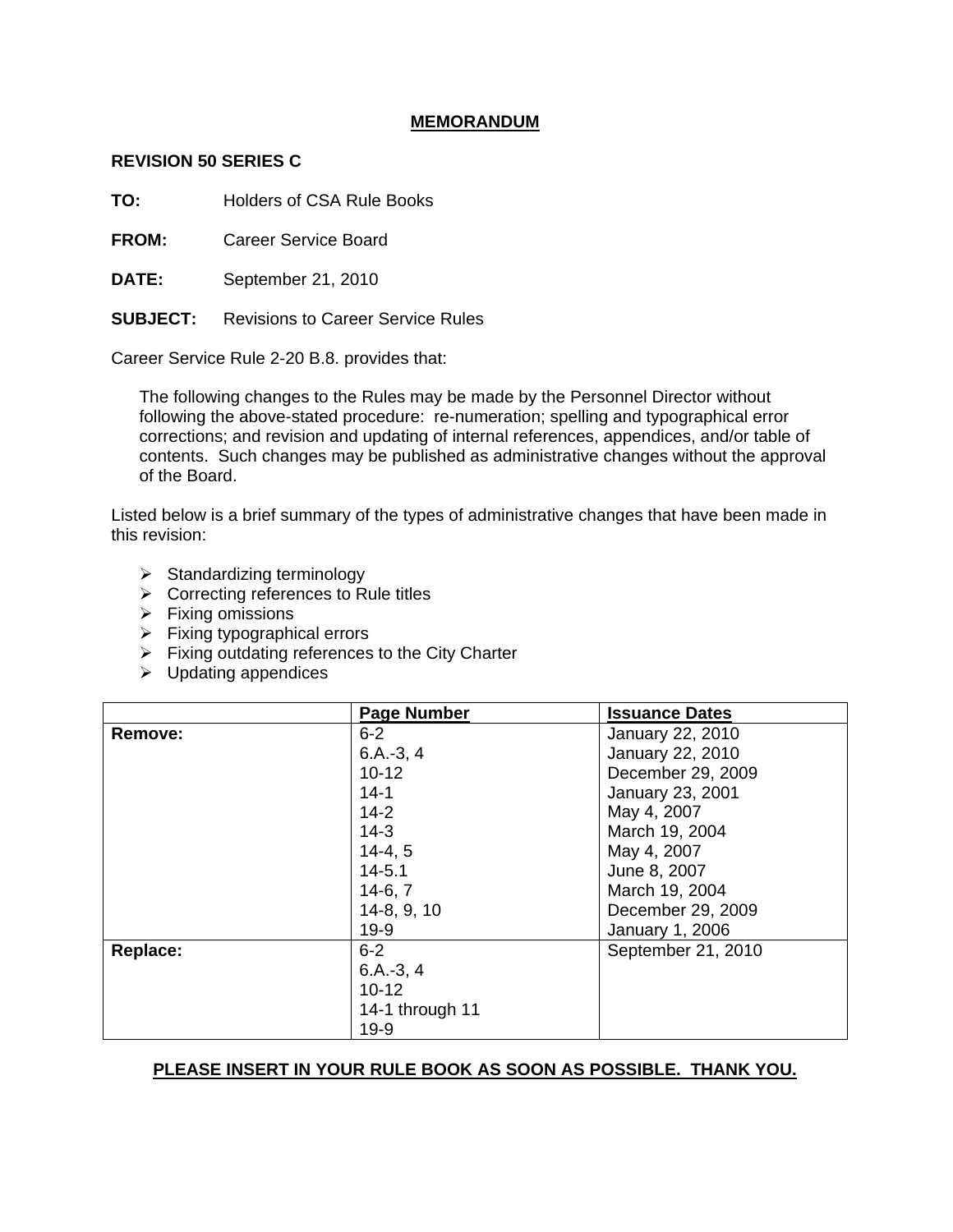- B. Employees appointed to supervisory or managerial positions are required to complete supervisory training prior to the completion of their probationary period that addresses the following topics;
	- 1. The Performance Enhancement Program and Performance Enhancement Program Reports;
	- 2. Counseling and discipline; and
	- 3. Employment laws and Career Service Rules.
- C. Supervisory training is also required for employees promoted to positions with assigned supervisory duties in classifications which provide that supervisory duties may be assigned by position, even if these classifications are not ordinarily considered supervisory or managerial.
- D. Before a request to re-allocate an employee to a supervisory or managerial classification can be accepted, the employee must have competed this supervisory training.
- E. Failure to complete the required training course work shall result in the extension of probation until the course work has been completed, in accordance with Rule 5 **APPOINTMENTS AND STATUS**. City departments and agencies are expected to make sure their employees meet the training requirements of this rule.
- F. Employees who have completed the required training within the three years prior to the effective date of appointment, promotion, or the submittal of a the re-allocation request are not required to take the training again as a condition of passing probation or of having CSA consider a re-allocation request.
- G. Departments or agencies may conduct training to fulfill the requirements established above, with the approval of the Career Service Personnel Director. Departments or agencies that conduct such training shall provide CSA with documentation evidencing the completion of the required training. Such documentation shall include the course title, the names of employees who have completed the training, and the date of completion.

#### Section 6-30 Training Leave

The use of leave to take training courses is governed by Rule 10 **PAID LEAVE**.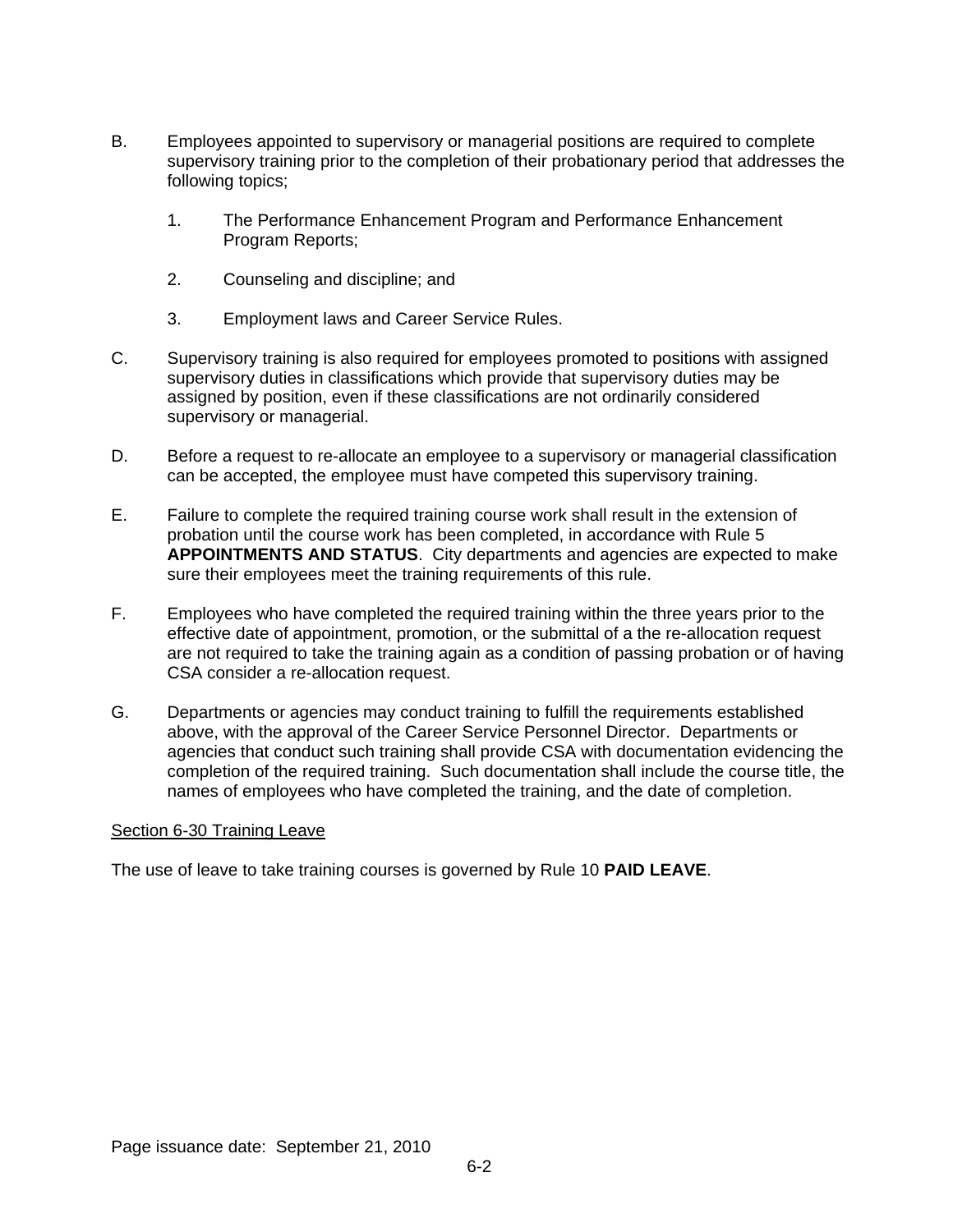| <b>CLASSIFICATION TITLE</b>                                                        | <b>SUPERVISORY LEVEL</b> | <b>JOB CODE</b>  |
|------------------------------------------------------------------------------------|--------------------------|------------------|
| Director of Aviation Maintenance                                                   | 4                        | CA0794           |
| <b>Director Of Clinical Social Work</b>                                            | 4                        | CO0572           |
| Director of Employee Assistance                                                    | 6                        | CA0806           |
| Director of Hospital Housekeeping/Security                                         | 4                        | CA0804           |
| Director of IT Customer Relationships                                              | 5                        | CI2407           |
| Director of Technical Physician Services                                           | 8                        | CD1068           |
| <b>Director Of Nursing</b>                                                         | 8                        | CO0573           |
| <b>Director of Pharmacies</b>                                                      | 4                        | CO0576           |
| <b>Diversion Officer Supervisor</b>                                                | 6                        | CH0519           |
| <b>Economic Development Supervisor</b>                                             | 6                        | CA2174           |
| <b>Electrical Supervisor</b>                                                       | 6                        | CT0112           |
| Electrocardiograph Technician Supervisor                                           | 6                        | CH0524           |
| <b>Electronics Technician Supervisor</b>                                           | 6                        | CT0114           |
| <b>Emergency Service Supervisor</b>                                                | 6                        | CH1901           |
| <b>Engineer/Architect Supervisor</b>                                               | 6                        | CE0403           |
| <b>Environmental Public Health Manager</b>                                         | 4                        | CE2271           |
| Environmental Public Health Program Supervisor                                     | 6                        | CE2270           |
| <b>Executive Manager</b>                                                           | 8                        | CA1760           |
| <b>Facilities Superintendent</b>                                                   | 7                        | CT1910           |
| Facility and Grounds Maintenance Crew Sup.                                         | 6                        | CJ1912           |
| <b>Field Superintendent</b>                                                        | $\overline{7}$           | CJ1917           |
| <b>Fire Protection Supervisor</b>                                                  | 6                        | CE0410           |
| <b>Fleet Maintenance Engineer</b>                                                  | 6                        | CE0411           |
| <b>Fleet Superintendent</b>                                                        | 7                        | CT1882           |
| <b>Food Production Supervisor</b>                                                  | 6                        | <b>CS0468</b>    |
| <b>Food Service Custodial Supervisor</b>                                           | 6                        | CS1733           |
| Forensic Autopsy Technician Supervisor                                             | 6                        | CH1655           |
| <b>Forensic Scientist Supervisor</b>                                               | 6                        | CE2195           |
| <b>GIS Photogrammetry Administrator</b>                                            | 6                        | CI0344           |
| <b>Golf Course Operator</b>                                                        | 6                        | CG1927           |
| <b>Golf Professional</b>                                                           | 6                        | CG1928           |
| <b>Graphics Supervisor</b>                                                         | 6                        | CG2044           |
| <b>Health Information Supervisor</b>                                               | 6                        | CH1624           |
| Heating Ventilating, and Air Conditioning Sup.                                     | 6                        | CT0140           |
| Heavy Equipment Mechanic Line Supervisor                                           | 6                        | CT0131           |
| <b>HIV Grant/Contract Manager</b>                                                  | 7                        | CA0875           |
| Hospital Housekeeping Manager                                                      | 7                        | CJ1934           |
| Human Resources Supervisor                                                         | 6                        | CA0926           |
| Human Resources Technician Supervisor                                              | 6                        | CA2219           |
| Human Service Supervisor                                                           | 6                        | CH1936           |
| <b>Imaging Operations Supervisor</b><br>Information Security Manager (By Position) | 7<br>6                   | CH0528<br>CI1870 |

Page issuance date: September 21, 2010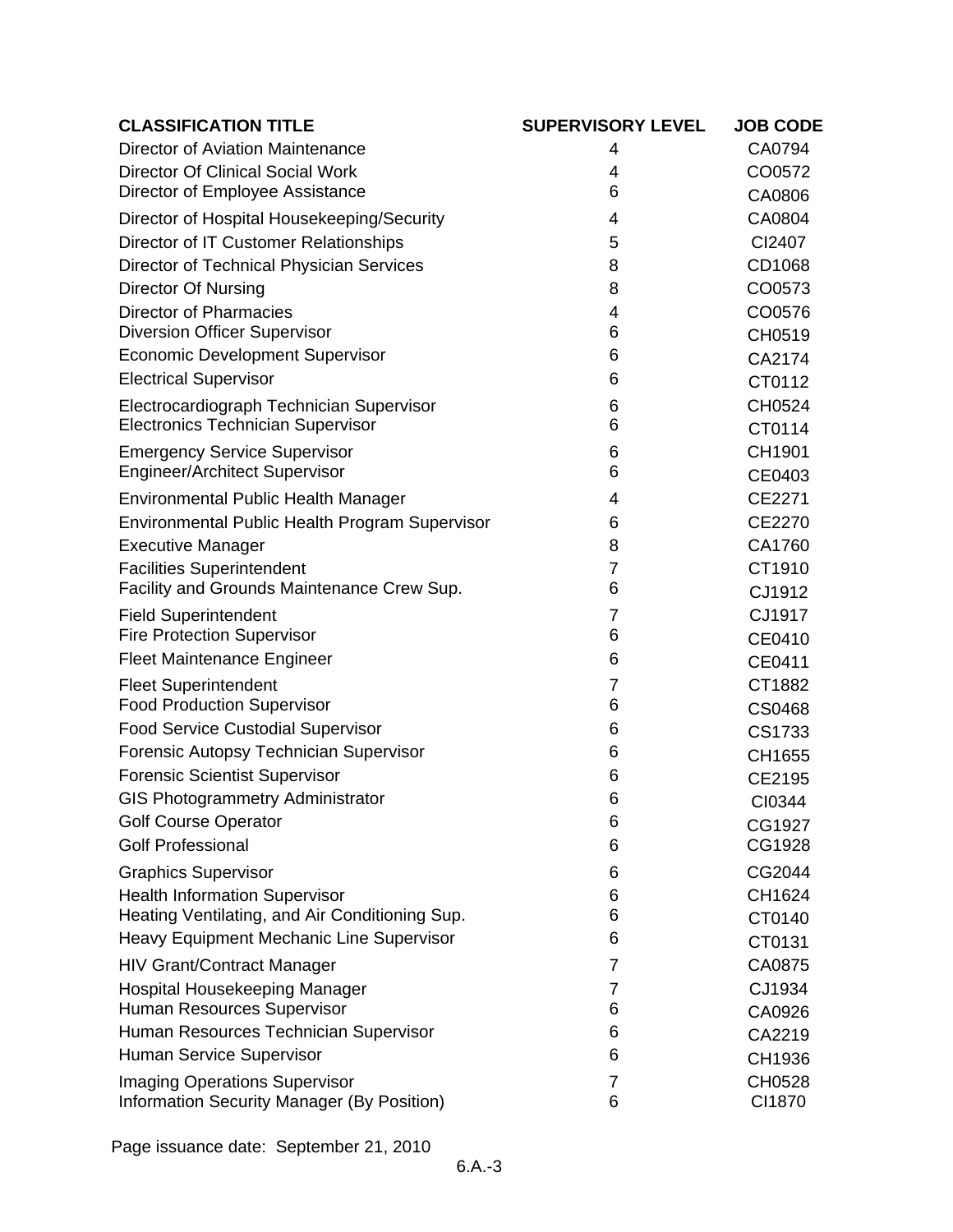| 6<br><b>Information Technology Section Manager</b><br>CI1564<br>7<br><b>Information Technology Supervisor</b><br>6<br>CI1563<br>Information Technology Technician Supervisor<br>6<br>CI1661<br>CJ1939<br><b>Inpatient Transportation Supervisor</b><br>6<br><b>Institution Food Steward Supervisor</b><br>6<br>CS0479<br><b>Internal Audit Supervisor</b><br>6<br><b>CV2241</b><br><b>Investigator Supervisor</b><br>6<br>CN1940<br>Landscape Architect Supervisor<br>6<br>CE0417<br>7<br>CS0481<br><b>Laundry Manager</b><br>CS0482<br><b>Laundry Supervisor</b><br>6<br>Legal Administrator<br>6<br>CA0895<br>Maintenance Control Supervisor<br>6<br>CS1724<br>Mammography Technologist Supervisor<br>CH0533<br>6<br>6<br><b>Management Analyst Supervisor</b><br>CA2255<br>Manager 1<br>CA1744<br>4<br>CE2168<br>4<br>CI1745<br>4<br>4<br>CV1951<br>5<br>CA1748<br>Manager 2<br>5<br>CE1749<br>5<br>CI1750<br>5<br>CV1955<br>6<br>Marketing/Public Relations Administrator<br>CA1977<br>Materials Laboratory Administrator<br>6<br>CE2408<br><b>Mechanic Line Supervisor</b><br>6<br>CT0149<br><b>Medical Imaging Manager</b><br>CH0535<br>7<br>Medical Interpreter Supervisor<br>6<br>CS1693<br><b>Medical Technologist Section Supervisor</b><br>CO0583<br>6<br>Medical Technologist Unit Supervisor<br><b>CS0585</b><br>6<br>Motor Vehicle Supervisor<br>6<br>CC2351<br><b>Multiple Trades Supervisor</b><br>6<br>CT0152<br>Nuclear Medicine Technologist Supervisor<br>CH0538<br>6<br><b>Nursing Clinical Coordinator</b><br>CO0593<br>6<br><b>Nursing Operations Manager</b><br>CO0594<br>5<br><b>Nursing Program Manager</b><br>CO0595<br>6<br><b>Occupational Therapist Supervisor</b><br>CO0599<br>6<br><b>Operational Supervisor I</b><br>CA2313<br>6<br><b>Operational Supervisor II</b><br>CA2314<br>7<br><b>Operations Supervisor</b><br>6<br>CJ1982<br><b>Outreach Case Coordinator Supervisor</b><br>CH2377<br>6 | <b>CLASSIFICATION TITLE</b>                      | <b>SUPERVISORY LEVEL</b> | <b>JOB CODE</b> |
|-----------------------------------------------------------------------------------------------------------------------------------------------------------------------------------------------------------------------------------------------------------------------------------------------------------------------------------------------------------------------------------------------------------------------------------------------------------------------------------------------------------------------------------------------------------------------------------------------------------------------------------------------------------------------------------------------------------------------------------------------------------------------------------------------------------------------------------------------------------------------------------------------------------------------------------------------------------------------------------------------------------------------------------------------------------------------------------------------------------------------------------------------------------------------------------------------------------------------------------------------------------------------------------------------------------------------------------------------------------------------------------------------------------------------------------------------------------------------------------------------------------------------------------------------------------------------------------------------------------------------------------------------------------------------------------------------------------------------------------------------------------------------------------------------------------------------------------------------------------------------------------------------------------------------------------|--------------------------------------------------|--------------------------|-----------------|
|                                                                                                                                                                                                                                                                                                                                                                                                                                                                                                                                                                                                                                                                                                                                                                                                                                                                                                                                                                                                                                                                                                                                                                                                                                                                                                                                                                                                                                                                                                                                                                                                                                                                                                                                                                                                                                                                                                                                   | Information Technology Project Manager (By pos.) |                          | CI1677          |
|                                                                                                                                                                                                                                                                                                                                                                                                                                                                                                                                                                                                                                                                                                                                                                                                                                                                                                                                                                                                                                                                                                                                                                                                                                                                                                                                                                                                                                                                                                                                                                                                                                                                                                                                                                                                                                                                                                                                   |                                                  |                          |                 |
|                                                                                                                                                                                                                                                                                                                                                                                                                                                                                                                                                                                                                                                                                                                                                                                                                                                                                                                                                                                                                                                                                                                                                                                                                                                                                                                                                                                                                                                                                                                                                                                                                                                                                                                                                                                                                                                                                                                                   |                                                  |                          |                 |
|                                                                                                                                                                                                                                                                                                                                                                                                                                                                                                                                                                                                                                                                                                                                                                                                                                                                                                                                                                                                                                                                                                                                                                                                                                                                                                                                                                                                                                                                                                                                                                                                                                                                                                                                                                                                                                                                                                                                   |                                                  |                          |                 |
|                                                                                                                                                                                                                                                                                                                                                                                                                                                                                                                                                                                                                                                                                                                                                                                                                                                                                                                                                                                                                                                                                                                                                                                                                                                                                                                                                                                                                                                                                                                                                                                                                                                                                                                                                                                                                                                                                                                                   |                                                  |                          |                 |
|                                                                                                                                                                                                                                                                                                                                                                                                                                                                                                                                                                                                                                                                                                                                                                                                                                                                                                                                                                                                                                                                                                                                                                                                                                                                                                                                                                                                                                                                                                                                                                                                                                                                                                                                                                                                                                                                                                                                   |                                                  |                          |                 |
|                                                                                                                                                                                                                                                                                                                                                                                                                                                                                                                                                                                                                                                                                                                                                                                                                                                                                                                                                                                                                                                                                                                                                                                                                                                                                                                                                                                                                                                                                                                                                                                                                                                                                                                                                                                                                                                                                                                                   |                                                  |                          |                 |
|                                                                                                                                                                                                                                                                                                                                                                                                                                                                                                                                                                                                                                                                                                                                                                                                                                                                                                                                                                                                                                                                                                                                                                                                                                                                                                                                                                                                                                                                                                                                                                                                                                                                                                                                                                                                                                                                                                                                   |                                                  |                          |                 |
|                                                                                                                                                                                                                                                                                                                                                                                                                                                                                                                                                                                                                                                                                                                                                                                                                                                                                                                                                                                                                                                                                                                                                                                                                                                                                                                                                                                                                                                                                                                                                                                                                                                                                                                                                                                                                                                                                                                                   |                                                  |                          |                 |
|                                                                                                                                                                                                                                                                                                                                                                                                                                                                                                                                                                                                                                                                                                                                                                                                                                                                                                                                                                                                                                                                                                                                                                                                                                                                                                                                                                                                                                                                                                                                                                                                                                                                                                                                                                                                                                                                                                                                   |                                                  |                          |                 |
|                                                                                                                                                                                                                                                                                                                                                                                                                                                                                                                                                                                                                                                                                                                                                                                                                                                                                                                                                                                                                                                                                                                                                                                                                                                                                                                                                                                                                                                                                                                                                                                                                                                                                                                                                                                                                                                                                                                                   |                                                  |                          |                 |
|                                                                                                                                                                                                                                                                                                                                                                                                                                                                                                                                                                                                                                                                                                                                                                                                                                                                                                                                                                                                                                                                                                                                                                                                                                                                                                                                                                                                                                                                                                                                                                                                                                                                                                                                                                                                                                                                                                                                   |                                                  |                          |                 |
|                                                                                                                                                                                                                                                                                                                                                                                                                                                                                                                                                                                                                                                                                                                                                                                                                                                                                                                                                                                                                                                                                                                                                                                                                                                                                                                                                                                                                                                                                                                                                                                                                                                                                                                                                                                                                                                                                                                                   |                                                  |                          |                 |
|                                                                                                                                                                                                                                                                                                                                                                                                                                                                                                                                                                                                                                                                                                                                                                                                                                                                                                                                                                                                                                                                                                                                                                                                                                                                                                                                                                                                                                                                                                                                                                                                                                                                                                                                                                                                                                                                                                                                   |                                                  |                          |                 |
|                                                                                                                                                                                                                                                                                                                                                                                                                                                                                                                                                                                                                                                                                                                                                                                                                                                                                                                                                                                                                                                                                                                                                                                                                                                                                                                                                                                                                                                                                                                                                                                                                                                                                                                                                                                                                                                                                                                                   |                                                  |                          |                 |
|                                                                                                                                                                                                                                                                                                                                                                                                                                                                                                                                                                                                                                                                                                                                                                                                                                                                                                                                                                                                                                                                                                                                                                                                                                                                                                                                                                                                                                                                                                                                                                                                                                                                                                                                                                                                                                                                                                                                   |                                                  |                          |                 |
|                                                                                                                                                                                                                                                                                                                                                                                                                                                                                                                                                                                                                                                                                                                                                                                                                                                                                                                                                                                                                                                                                                                                                                                                                                                                                                                                                                                                                                                                                                                                                                                                                                                                                                                                                                                                                                                                                                                                   |                                                  |                          |                 |
|                                                                                                                                                                                                                                                                                                                                                                                                                                                                                                                                                                                                                                                                                                                                                                                                                                                                                                                                                                                                                                                                                                                                                                                                                                                                                                                                                                                                                                                                                                                                                                                                                                                                                                                                                                                                                                                                                                                                   |                                                  |                          |                 |
|                                                                                                                                                                                                                                                                                                                                                                                                                                                                                                                                                                                                                                                                                                                                                                                                                                                                                                                                                                                                                                                                                                                                                                                                                                                                                                                                                                                                                                                                                                                                                                                                                                                                                                                                                                                                                                                                                                                                   |                                                  |                          |                 |
|                                                                                                                                                                                                                                                                                                                                                                                                                                                                                                                                                                                                                                                                                                                                                                                                                                                                                                                                                                                                                                                                                                                                                                                                                                                                                                                                                                                                                                                                                                                                                                                                                                                                                                                                                                                                                                                                                                                                   |                                                  |                          |                 |
|                                                                                                                                                                                                                                                                                                                                                                                                                                                                                                                                                                                                                                                                                                                                                                                                                                                                                                                                                                                                                                                                                                                                                                                                                                                                                                                                                                                                                                                                                                                                                                                                                                                                                                                                                                                                                                                                                                                                   |                                                  |                          |                 |
|                                                                                                                                                                                                                                                                                                                                                                                                                                                                                                                                                                                                                                                                                                                                                                                                                                                                                                                                                                                                                                                                                                                                                                                                                                                                                                                                                                                                                                                                                                                                                                                                                                                                                                                                                                                                                                                                                                                                   |                                                  |                          |                 |
|                                                                                                                                                                                                                                                                                                                                                                                                                                                                                                                                                                                                                                                                                                                                                                                                                                                                                                                                                                                                                                                                                                                                                                                                                                                                                                                                                                                                                                                                                                                                                                                                                                                                                                                                                                                                                                                                                                                                   |                                                  |                          |                 |
|                                                                                                                                                                                                                                                                                                                                                                                                                                                                                                                                                                                                                                                                                                                                                                                                                                                                                                                                                                                                                                                                                                                                                                                                                                                                                                                                                                                                                                                                                                                                                                                                                                                                                                                                                                                                                                                                                                                                   |                                                  |                          |                 |
|                                                                                                                                                                                                                                                                                                                                                                                                                                                                                                                                                                                                                                                                                                                                                                                                                                                                                                                                                                                                                                                                                                                                                                                                                                                                                                                                                                                                                                                                                                                                                                                                                                                                                                                                                                                                                                                                                                                                   |                                                  |                          |                 |
|                                                                                                                                                                                                                                                                                                                                                                                                                                                                                                                                                                                                                                                                                                                                                                                                                                                                                                                                                                                                                                                                                                                                                                                                                                                                                                                                                                                                                                                                                                                                                                                                                                                                                                                                                                                                                                                                                                                                   |                                                  |                          |                 |
|                                                                                                                                                                                                                                                                                                                                                                                                                                                                                                                                                                                                                                                                                                                                                                                                                                                                                                                                                                                                                                                                                                                                                                                                                                                                                                                                                                                                                                                                                                                                                                                                                                                                                                                                                                                                                                                                                                                                   |                                                  |                          |                 |
|                                                                                                                                                                                                                                                                                                                                                                                                                                                                                                                                                                                                                                                                                                                                                                                                                                                                                                                                                                                                                                                                                                                                                                                                                                                                                                                                                                                                                                                                                                                                                                                                                                                                                                                                                                                                                                                                                                                                   |                                                  |                          |                 |
|                                                                                                                                                                                                                                                                                                                                                                                                                                                                                                                                                                                                                                                                                                                                                                                                                                                                                                                                                                                                                                                                                                                                                                                                                                                                                                                                                                                                                                                                                                                                                                                                                                                                                                                                                                                                                                                                                                                                   |                                                  |                          |                 |
|                                                                                                                                                                                                                                                                                                                                                                                                                                                                                                                                                                                                                                                                                                                                                                                                                                                                                                                                                                                                                                                                                                                                                                                                                                                                                                                                                                                                                                                                                                                                                                                                                                                                                                                                                                                                                                                                                                                                   |                                                  |                          |                 |
|                                                                                                                                                                                                                                                                                                                                                                                                                                                                                                                                                                                                                                                                                                                                                                                                                                                                                                                                                                                                                                                                                                                                                                                                                                                                                                                                                                                                                                                                                                                                                                                                                                                                                                                                                                                                                                                                                                                                   |                                                  |                          |                 |
|                                                                                                                                                                                                                                                                                                                                                                                                                                                                                                                                                                                                                                                                                                                                                                                                                                                                                                                                                                                                                                                                                                                                                                                                                                                                                                                                                                                                                                                                                                                                                                                                                                                                                                                                                                                                                                                                                                                                   |                                                  |                          |                 |
|                                                                                                                                                                                                                                                                                                                                                                                                                                                                                                                                                                                                                                                                                                                                                                                                                                                                                                                                                                                                                                                                                                                                                                                                                                                                                                                                                                                                                                                                                                                                                                                                                                                                                                                                                                                                                                                                                                                                   |                                                  |                          |                 |
|                                                                                                                                                                                                                                                                                                                                                                                                                                                                                                                                                                                                                                                                                                                                                                                                                                                                                                                                                                                                                                                                                                                                                                                                                                                                                                                                                                                                                                                                                                                                                                                                                                                                                                                                                                                                                                                                                                                                   |                                                  |                          |                 |
|                                                                                                                                                                                                                                                                                                                                                                                                                                                                                                                                                                                                                                                                                                                                                                                                                                                                                                                                                                                                                                                                                                                                                                                                                                                                                                                                                                                                                                                                                                                                                                                                                                                                                                                                                                                                                                                                                                                                   |                                                  |                          |                 |
|                                                                                                                                                                                                                                                                                                                                                                                                                                                                                                                                                                                                                                                                                                                                                                                                                                                                                                                                                                                                                                                                                                                                                                                                                                                                                                                                                                                                                                                                                                                                                                                                                                                                                                                                                                                                                                                                                                                                   |                                                  |                          |                 |
|                                                                                                                                                                                                                                                                                                                                                                                                                                                                                                                                                                                                                                                                                                                                                                                                                                                                                                                                                                                                                                                                                                                                                                                                                                                                                                                                                                                                                                                                                                                                                                                                                                                                                                                                                                                                                                                                                                                                   |                                                  |                          |                 |
|                                                                                                                                                                                                                                                                                                                                                                                                                                                                                                                                                                                                                                                                                                                                                                                                                                                                                                                                                                                                                                                                                                                                                                                                                                                                                                                                                                                                                                                                                                                                                                                                                                                                                                                                                                                                                                                                                                                                   |                                                  |                          |                 |
|                                                                                                                                                                                                                                                                                                                                                                                                                                                                                                                                                                                                                                                                                                                                                                                                                                                                                                                                                                                                                                                                                                                                                                                                                                                                                                                                                                                                                                                                                                                                                                                                                                                                                                                                                                                                                                                                                                                                   |                                                  |                          |                 |
|                                                                                                                                                                                                                                                                                                                                                                                                                                                                                                                                                                                                                                                                                                                                                                                                                                                                                                                                                                                                                                                                                                                                                                                                                                                                                                                                                                                                                                                                                                                                                                                                                                                                                                                                                                                                                                                                                                                                   |                                                  |                          |                 |
| CS0490<br>Paramedic Dispatch Supervisor<br>6                                                                                                                                                                                                                                                                                                                                                                                                                                                                                                                                                                                                                                                                                                                                                                                                                                                                                                                                                                                                                                                                                                                                                                                                                                                                                                                                                                                                                                                                                                                                                                                                                                                                                                                                                                                                                                                                                      |                                                  |                          |                 |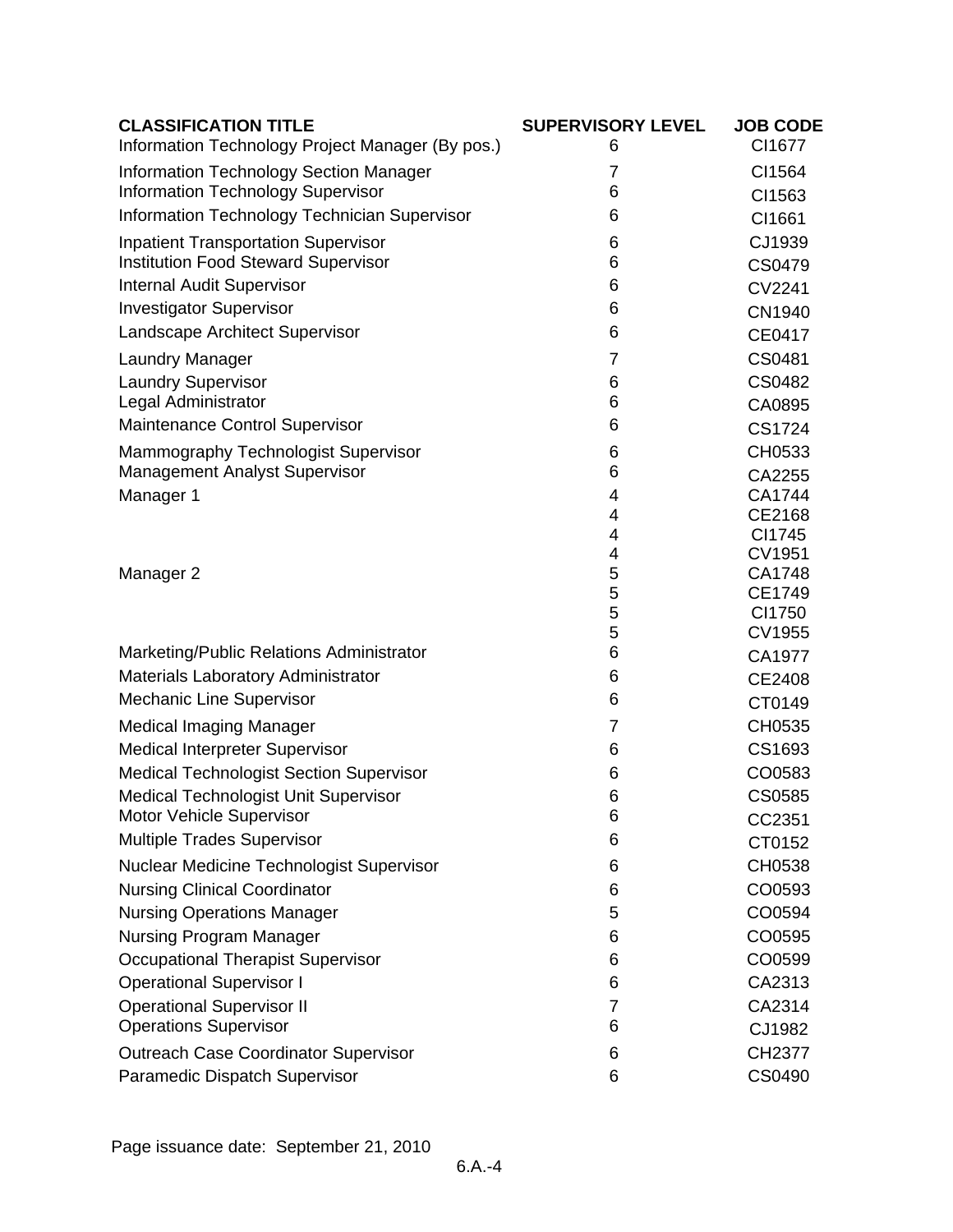- 3. A Career Service employee may donate PTO or sick leave to a non-Career Service City employee provided that the recipient employee's department or agency and any applicable collective bargaining agreement allow employees to receive donations of leave from Career Service employees and provided that the applicable donor requirements have been met.
- 4. A Career Service employee may donate PTO or sick leave to, or receive donated sick leave from, an employee covered by the Undersheriff pay schedule to the extent permitted by the applicable collective bargaining agreement and provided that the donor and recipient requirements applicable to the non-Undersheriff employee have been met.

# B. Recipient requirements:

- 1. Before an employee can receive donated leave, the employee (or the employee's representative) must provide notice to the Department of Finance that the employee anticipates a need for donated leave. Such notice shall estimate how much donated leave the employee expects to use in the current calendar year. Should the employee need more donated leave beyond the original estimate, the employee shall provide notice of this to the Department of Finance before the employee can receive additional donations.
- 2. In order to use donated leave, an employee must:
	- a. Have exhausted his or her accumulated compensatory time, sick leave and vacation leave or PTO, be absent from work and;
		- i. Be receiving disability leave, or temporary disability benefits under the provisions of the Workers' Compensation Act. In either of these situations, the employee may only use donated leave to make up the difference between the employee's base salary, and the total of other paid leave received and the temporary disability benefits the employee is receiving;
		- ii. Be receiving FMLA leave;
		- iii. Be receiving interactive process leave; or
		- iv. Have received written notice of a pre-disqualification meeting. The employee may use donated leave until disqualification occurs or until the end of the period in which a decision on disqualification must be issued, whichever occurs first.

**or** 

Page issuance date: September 21, 2010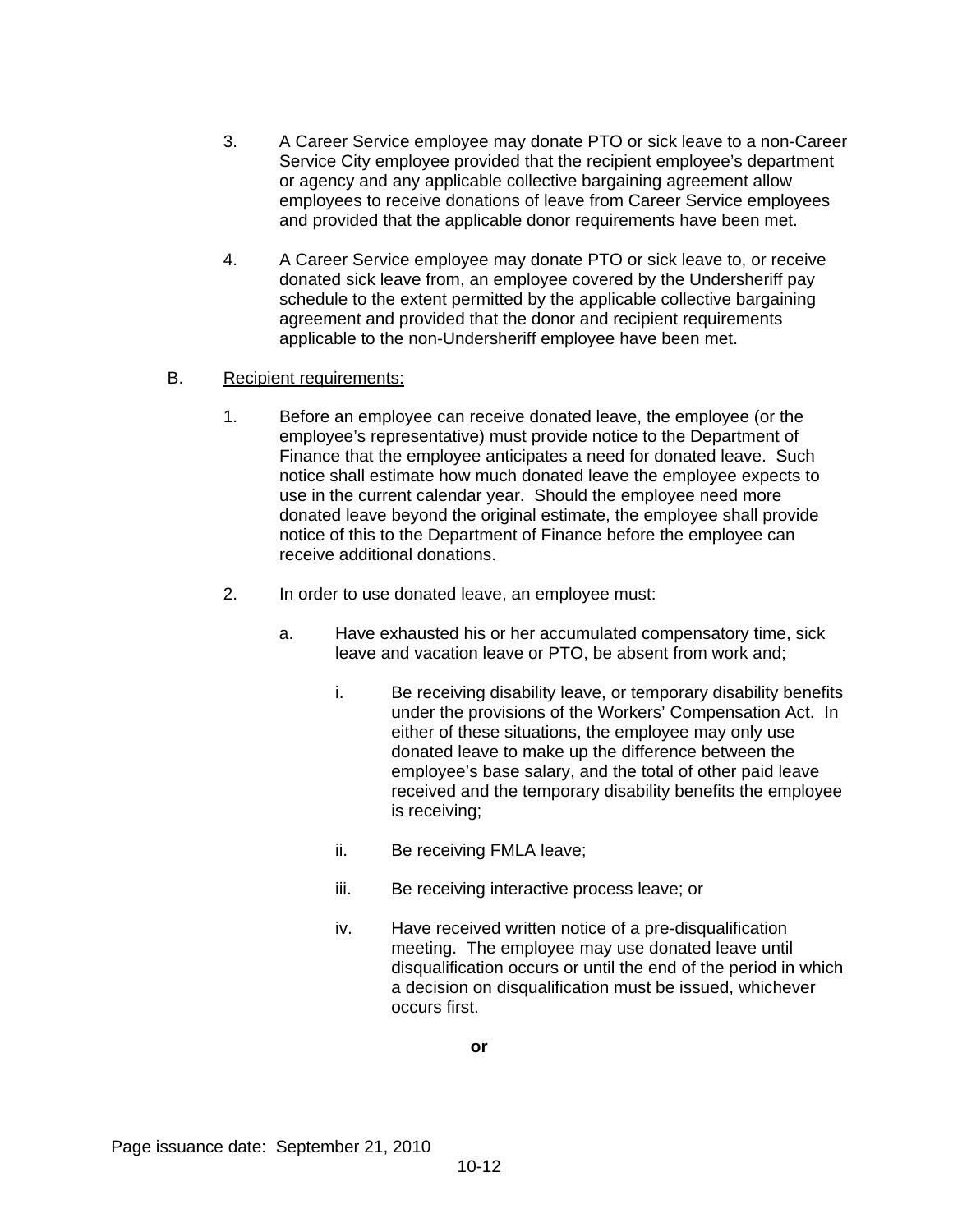# **RULE 14 SEPARATION OTHER THAN DISMISSAL**

#### Section 14-10 Types of Separation Other Than Dismissal (Eff. 3/1 5/79; Rules Rev. 11OA)

The separation of an employee from the Career Service other than dismissal shall be designated one of the following:

- A. Disqualification;
- B. Termination during employment probationary status;
- C. Lay-off;
- D. Resignation;
- E. Retirement;
- F. Death;

The personnel action form shall show the reason for the separation and last day worked. The effective date shall be the last day on which the employee is on duty.

#### Section 14-20 Disqualification

#### 14-21 General

An employee shall be separated without fault, hereinafter called a disqualification, if a legal, physical, mental or emotional impairment or incapacity, occurring or discovered after appointment, prevents satisfactory performance of the essential functions of the position.

Prior to disqualification because of physical or mental impairment or incapacity, if it is determined pursuant to the rule on reasonable accommodations for individuals with disabilities that an employee is disabled within the meaning of the Americans with Disabilities Act of 1990 (ADA), the agency or department must have attempted to make a reasonable accommodation pursuant to that rule. If a reasonable accommodation cannot be provided or the employee rejects a reasonable accommodation, disqualification may be initiated.

If it is determined that an employee is not disabled within the meaning of the ADA, the agency or department need not attempt to make a reasonable accommodation and disqualification may be initiated.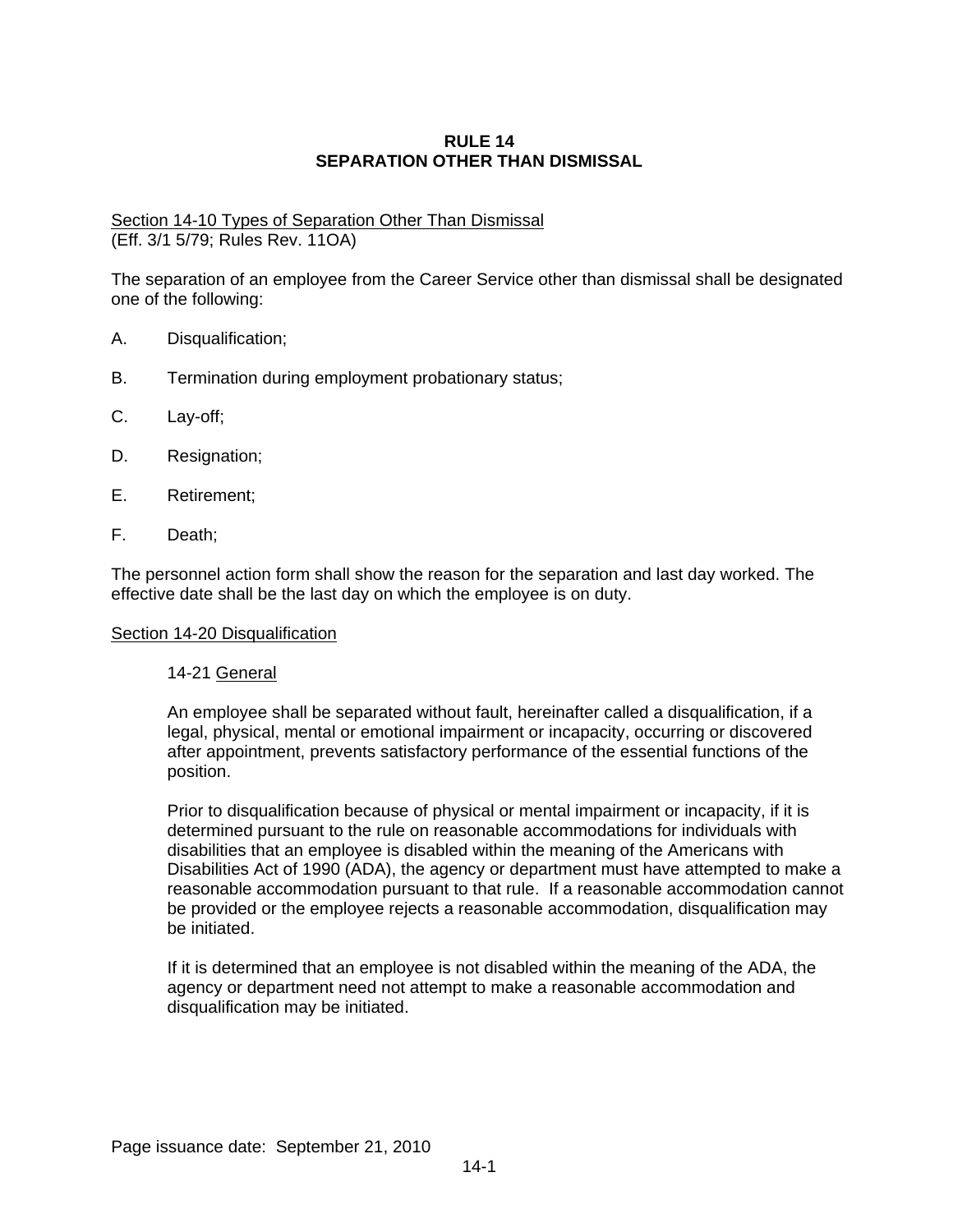14-22 Grounds for Disqualification (Effective 3/2/82; Rules Rev. 30B)

An employee shall be deemed to be disqualified if any of the following conditions occur:

- A. Pre-employment physical examination: When an applicant is appointed before the final report of a pre-employment health examination is received, and the final report shows that the employee is not physically qualified to perform the duties of the position;
- B. Physical or mental impairment or incapacity: When an employee becomes unable to perform the essential functions of the position because of mental or physical impairment or incapacity;
- C. Licensure, certification and other legal requirements: When laws require a license, certification, or other authorization by a federal, state or local governmental entity to perform the duties of a position and the employee does not have the required authorization.

# 14-23 Procedure

The appointing authority shall follow the procedures for pre-disciplinary meetings before taking any action on the disqualification. The final notice of disqualification shall contain the same statement of the reason for the disqualification as contained in the predisqualification letter.

Substantial amendments or additions are permitted only by repeating the predisqualification notice and meeting procedure. The final notice shall also contain a notice that the employee may appeal the disqualification.

However, an employee shall be relieved immediately of any duties requiring a license, certification, or other legal authorization if the employee lacks such license, certification, or other legal authorization. This change in duties shall in no way affect the employee's pay or classification prior to the completion of the disqualification proceedings.

14-24 Re-employment (Effective May 4, 2007, Rule Revision Memo 18C)

Employees who have been separated as a result of a disqualification may be eligible for re-employment according to the provisions of Rule 3 **SELECTION**.

Section 14-30 Termination During Employment Probationary Status (Effective November 1, 1980; Rules Revision Memo 127A)

14-31 Basis

An employee holding employment probationary status may be terminated at any time in accordance with Rule 5 **APPOINTMENTS AND STATUS**.

Page issuance date: September 21, 2010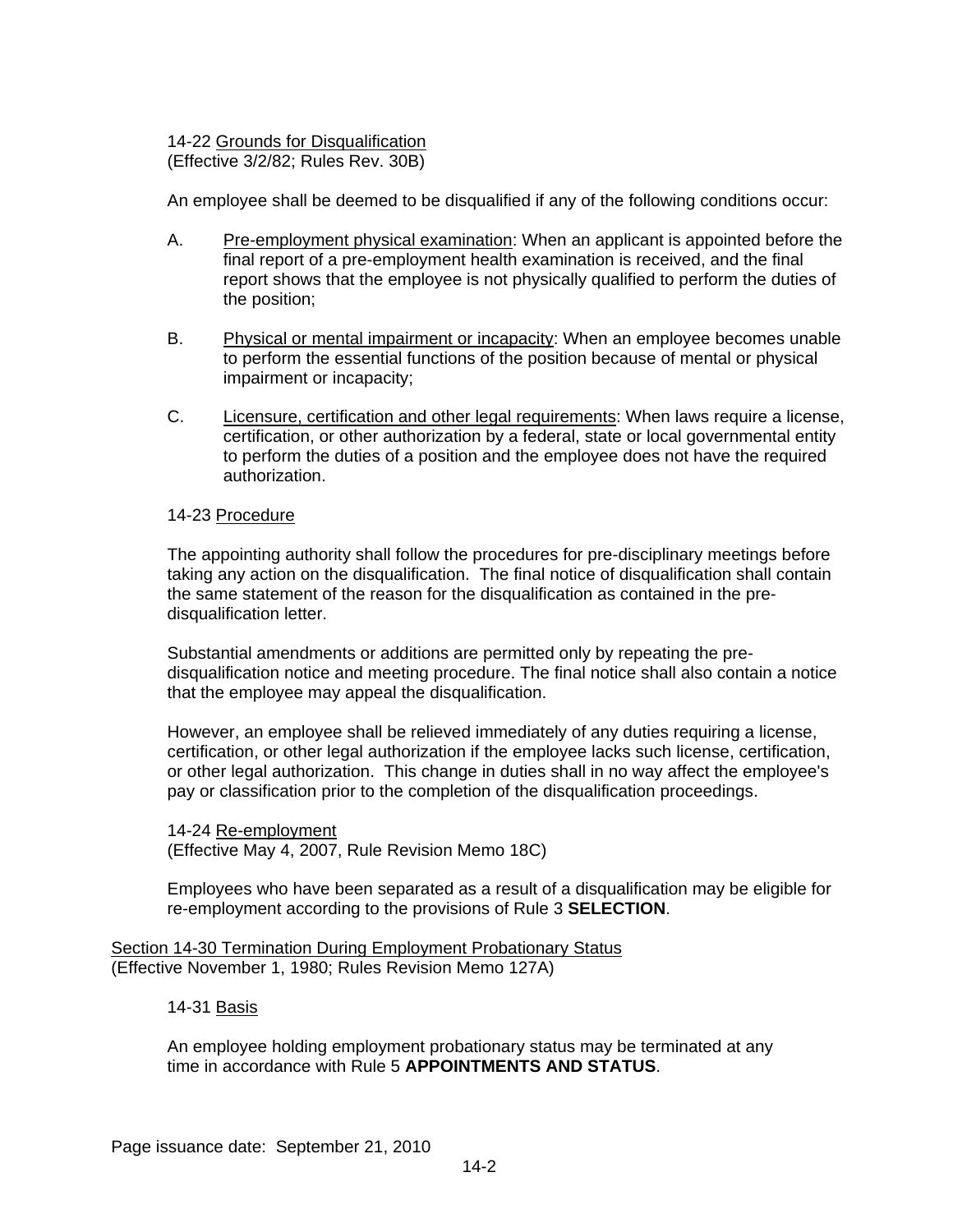# 14-32 Notice requirements

The employee being terminated shall receive or be sent a written notice of separation in accordance with Rule 16 **DISCIPLINE AND DISMISSAL**. (Effective January 26, 1984; Rules Revision Memo 52B)

### Section 14-40 Lay-off

(Effective August 1, 1980, Rule Revision Memo124A; Revised March 19, 2004, Rule Revision Memo 247B)

# 14-41 Definition

The separation of a Career Status, unlimited employee or a limited employee appointed prior to January 16, 2004 from the Career Service resulting from the abolishment of a position. (Revised Eff. 3/19/04, Rule Rev. 247 B)

# 14-42 Order of Lay-off

- A. Lay-off unit: Layoffs shall be determined by layoff unit. Lay-off units are appropriation accounts, appropriation sub-accounts, combinations of appropriation sub-accounts, or combinations of appropriation accounts which have been consolidated or de-consolidated in accordance with paragraph 14-42 B Consolidation of appropriation accounts. (Revised Eff. 3/19/04, Rule Rev. 247B)
- B. Consolidation of appropriation accounts:
	- 1. The Career Service Board ("Board") may consolidate appropriation accounts or appropriation sub-accounts within a department into one lay-off unit if it can be shown that there is a high correlation between the activities of one unit of the department and others proposed to be consolidated. (Revised Eff. 3/19/04, Rule Rev. 247B)
	- 2. The Board may reverse the consolidation of appropriation accounts or appropriation sub-accounts making up one lay-off unit, or break a lay-off unit consisting of one appropriation account into sub-accounts or combinations of sub-accounts, based on business functions demonstrated by the department or upon a showing that circumstances giving rise to the consolidation are no longer applicable. (Rev'd Eff. 3/19/04, Rule Rev. 247B)
	- 3. A request for such consolidation or de-consolidation of appropriation accounts may be initiated by appointing authorities, employees, or the Career Service Personnel Director ("Personnel Director") and shall be determined by the Board only after interested parties have been given an opportunity to be heard in accordance with Rule 2 **CAREER SERVICE AUTHORITY**.
	- 4. Changes to lay-off units must be approved a minimum of forty-five (45) days prior to the effective date of the lay-off. (Eff. 3/19/04, Rule Rev. 247B)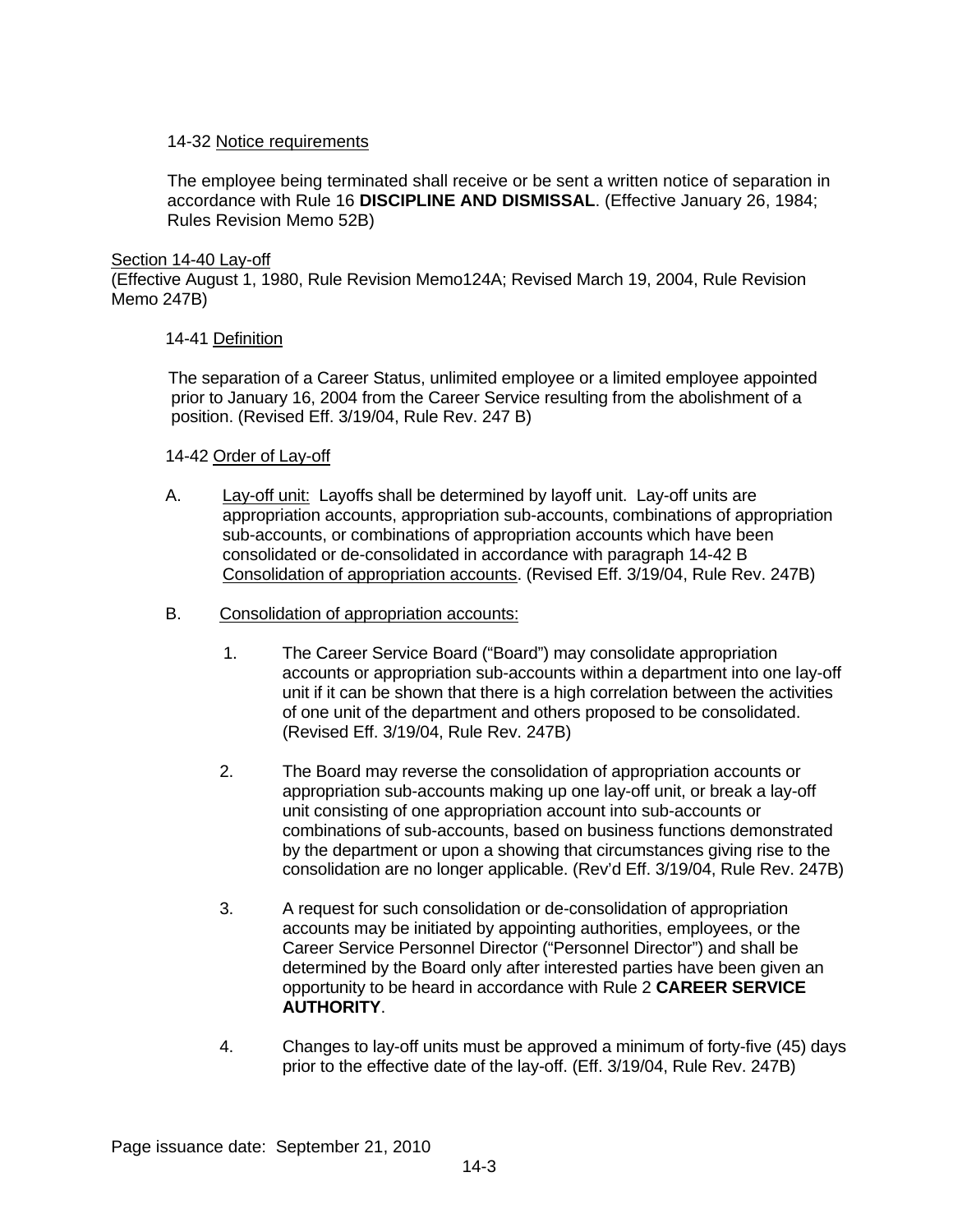- C. Appointing authority designates positions: The appointing authority shall determine the number of positions by class which are to be abolished within the lay-off unit.
- D. Relation of positions to incumbents in layoff: When lay-off is involved, there is no relation between the positions which are abolished and the incumbents of those positions. The order of layoff is according to this Rule 9.
- E. Establishment of layoff groups: After separating all non-Career status employees and abolishing all vacant positions in the class, the appointing authority shall divide the employees in the class where positions are being abolished into the following groups:
	- Group A Employees whose total length of service is up to five years;
	- Group B Employees whose total length of service is five years and up to ten years;
	- Group C Employees whose total length of service is ten years and up to fifteen years;
	- Group D Employees whose total length of service is fifteen (15) years and above. (Revised Eff. 3/19/04, Rule Rev. 247B)

These lay-off groups are for the purpose of determining proficiency adjustments as covered in paragraph 14-44 C Effect of proficiency.

F. Effect of special qualification on lay-off group: When an employee possesses a significant and unique skill which cannot readily be learned by another employee and which is essential for the performance of the duties of the position, the Personnel Director, after thorough review and investigation, may determine that the possession of such a skill shall constitute an exception for lay-off purposes only; provided, however, that should another employee possess such a skill, such employee scheduled to be laid off shall displace the incumbent.

# 14-43 Length of Service

A. General rule: For lay-off purposes, length of service shall mean the total number of years, months, and days of continuous service in any class under career service. This computation shall include time on leave, including unpaid leave, but shall not include service in any on-call position.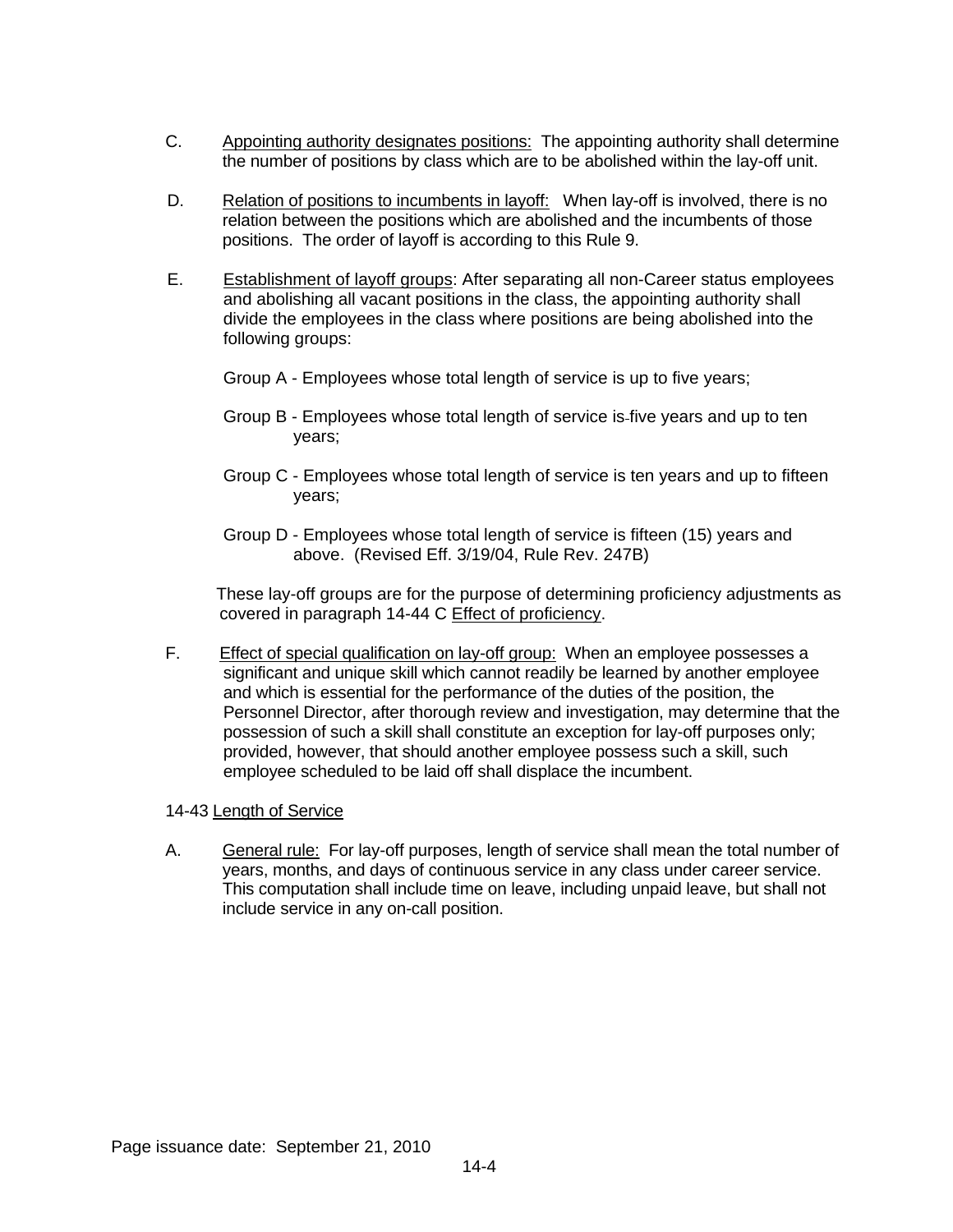- B. Additional length of service credits from military service: Pursuant to the Colorado Constitution, Article XII, Section 15 (See Appendix), military service shall be added to the length of service for lay-off purposes under the following conditions: (Effective May 4, 2007, Rule Revision Memo 18C)
	- 1. General provision on military service credits eligibility: The amount of military service credited shall be the total number of years, months, and days served in the following situations, other than for training purposes:
		- a. Service in any branch of the armed forces of the United States during any period of any declared war or any undeclared war or other armed hostilities against an armed foreign enemy, or
		- b. Service on active duty in any such branch in any campaign or expedition for which a campaign badge is authorized. (Revised Eff. 3/19/04, Rule Rev. 247B)
	- 2. Other provisions regarding military service credits:
		- a. For employees who have completed twenty (20) or more years of active military service, no military service shall be counted in determining length of service for lay-off purposes;
		- b. For employees who have completed less than twenty (20) years of active military service, eligible military service credits shall not exceed ten (10) years.
		- c. Employees who were granted leave of absence without pay for the purpose of serving on active military duty as defined in paragraph 14- 43 B Additional length of service credits from military service shall not be credited with military service time, but shall have the leave of absence without pay included in determining their length of service.
		- d. To be eligible for military service credits, employees must have been separated from such service under honorable conditions. (Revised Eff. 3/19/04, Rule Rev. 247B)
		- e. Employees whose spouse died while serving or as a result of a service-connected cause are also eligible for military service credits as defined and limited above. (Revised Eff. 3/19/04, Rule Rev. 247B)
	- 3. Proof of eligibility for military service credits: Proof of eligibility for military service credits shall be established in accordance with the provisions of Article XII, Section 15 (2) of the Colorado Constitution. (Effective May 4, 2007, Rule Revision Memo 18C)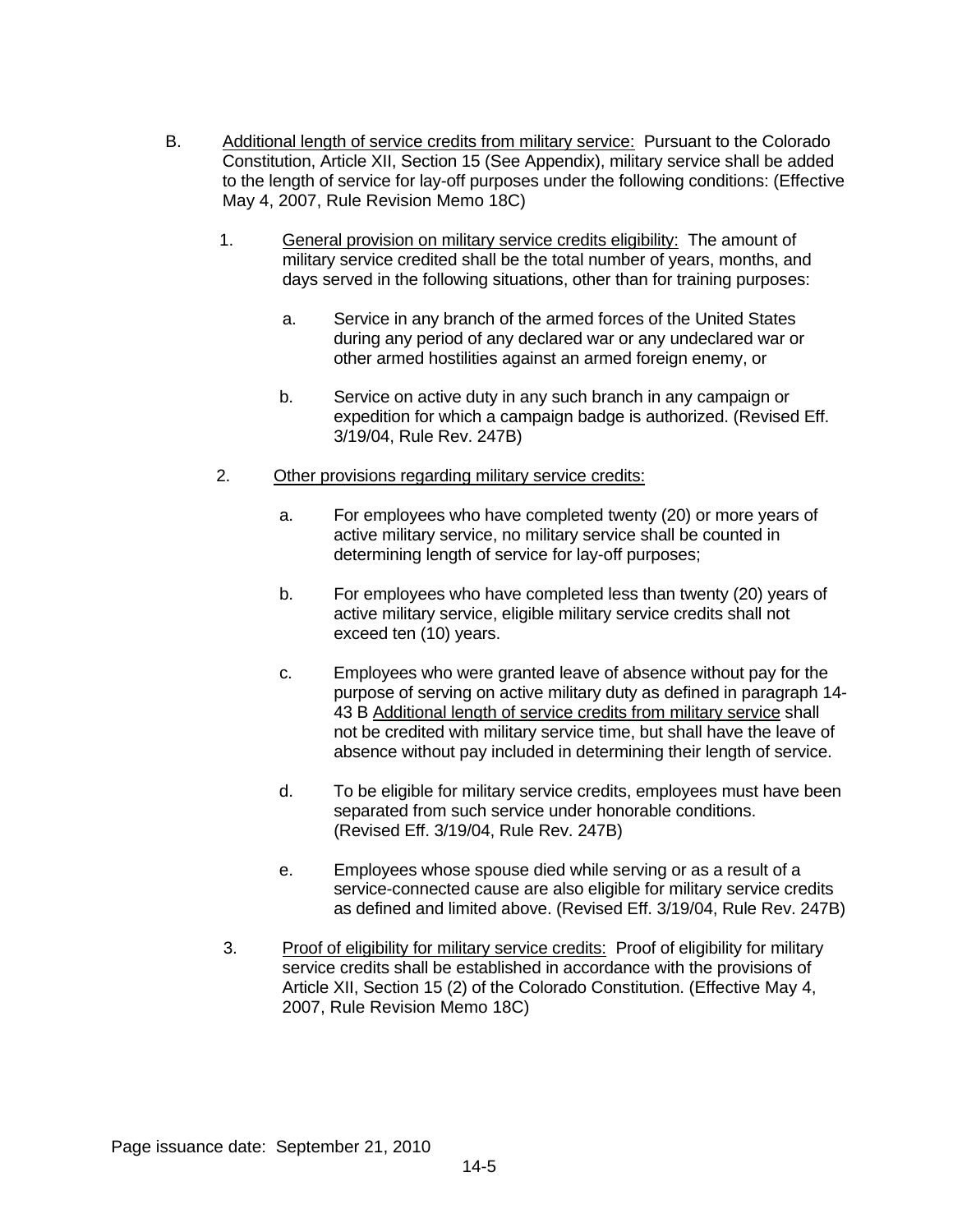- C. Former Merit System employees: Employees transitioned from the merit system to Career Service under the Human Services Department transition charter amendment effective January 1, 1999 shall be given credit for continuous service as follows:
	- 1. At the time of the layoff, employees who are assigned to the Department of Human Services and have been continuously assigned to said department since January 1, 1999 shall have their length of service calculated from the date the employee was employed with the merit system.
	- 2. After January 1, 1999, employees who voluntarily transfer to another department in the city shall have their length of service calculated from the date of continuous service with the City and County of Denver, provided that employees who involuntarily transfer to another department shall have their length of service calculated pursuant to the previous subparagraph. (Eff. 3/19/04, Rule Rev. 247B)
- D. Election Commission transition: Election Commission employees who are appointed to Career Service Election Commission positions pursuant to the charter amendment effective July 16, 2007 shall be given credit for continuous service as follows:
	- 1. At the time of the layoff, employees who hold positions in the Election Commission and have been continuously employed in this agency since July 16, 2007 shall have their length of service calculated from the date the employee's continuous service in a full or part-time position with the City began.
	- 2. After July 16, 2007, Election Commission employees who voluntarily accept an appointment to a position in another department in the City shall have their length of service calculated from the date of continuous service with the Career Service, provided that employees who are involuntarily moved to another department shall have their length of service calculated pursuant to the previous subparagraph. (Effective June 8, 2007; Rules Revision Memo 19C)

14-44 Sequence of Lay-offs

- A. General: Unlimited employees and limited employees appointed to their positions before January 16, 2004 in Group A shall be laid off before employees in Group B, employees in Group B before employees in Group C, etc.
- B. Effect of military service credits: Employees eligible for military service credits, who have the same or greater length of service, shall be placed higher in rank order than employees who are not eligible for military service credits.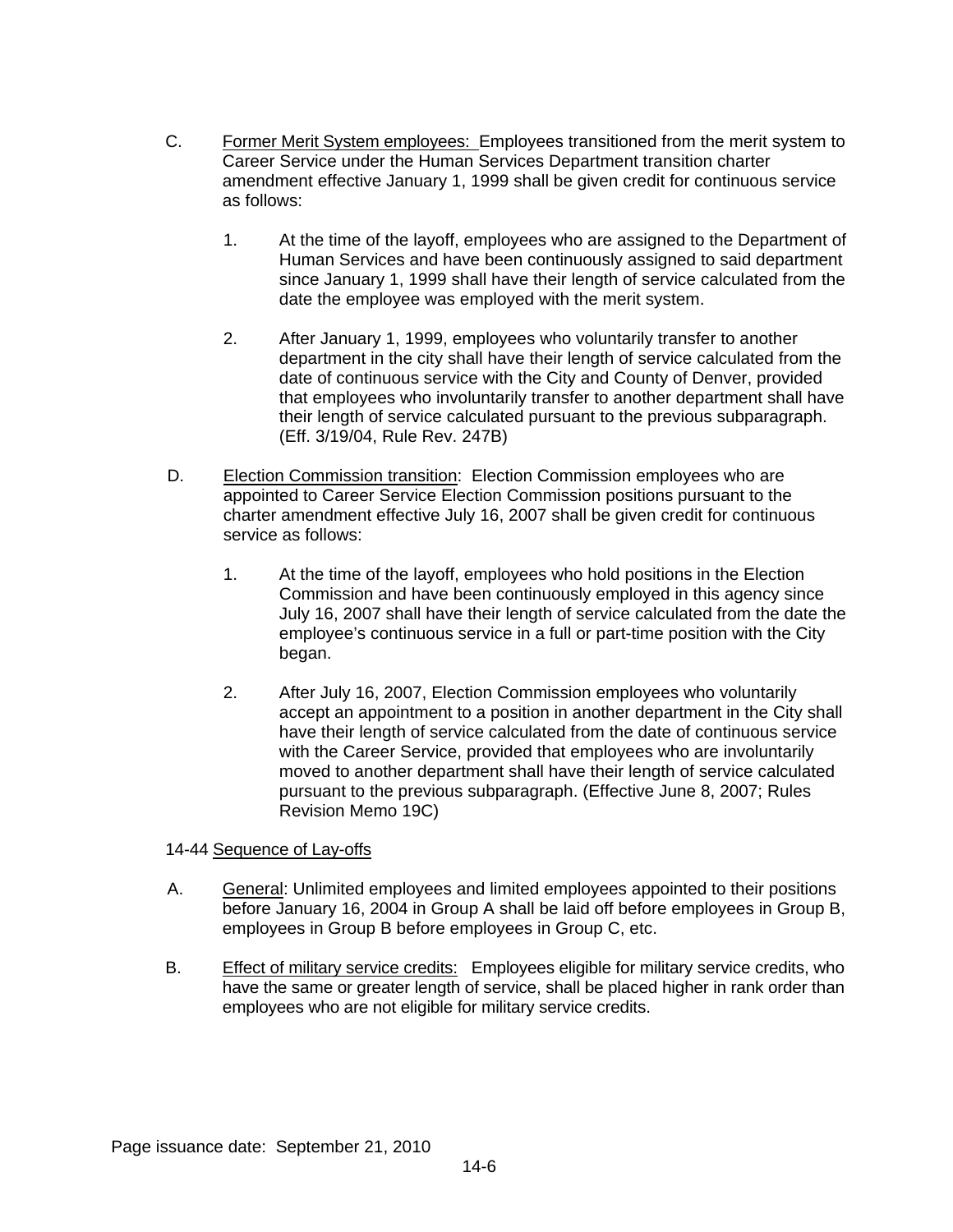# C. Effect of proficiency:

- 1. Employees eligible for military service credits shall have their rank order determined solely on the basis of seniority.
- 2. Within layoff groups, the appointing authority may choose to rank employees on their knowledge, skills, abilities, expertise and/or documented performance ("proficiency") and place employees with greater proficiency above employees with longer length of service who are not eligible for military service credits. In no event may a more proficient employee be placed higher than an employee with longer length of service who is eligible for military service credits. Career Service Authority ("CSA") must review and approve the criteria and procedures used to determine proficiency as part of it's responsibility to audit and approve the lay-off plan as set forth in paragraph 14-46 B. (Revised Eff. 3/19/04, Rule Rev. 247B)
- 3. Within layoff groups, the appointing authority may place below employees with the lesser length of service the less proficient employee. In no event, however, shall an employee eligible for military service credits be placed lower than an employee with lesser length of service.

# 14-45 Actions In Lieu of Lay-off

A. Reassignment or transfer appointment: An employee selected to be laid off shall be given a transfer appointment to any vacancy for which qualified within the lay-off unit, subject to paragraphs 14-45 C, D and E. (Rev Eff. 3/19/04, Rule Rev. 247B)

# B. Demotional Appointment

- 1. General: An employee selected to be laid off shall be entitled to a demotional appointment to an existing position in the same layoff unit in a class below the employee's present class which is the highest ranking class meeting each of the following conditions:
	- a. The employee possesses the knowledge, skills, ability, and expertise to perform the essential duties of the position;
	- b. The class is in the same class series as the employee's present class, or the employee previously held a position in such class; and
	- c. The employee's total length of service as defined in subsection 14-43 Length of Service must be greater than that of at least one (1) of the incumbents in the class; or there must be a vacancy in the class.(Revised Eff. 3/19/04, Rule Rev. 247B)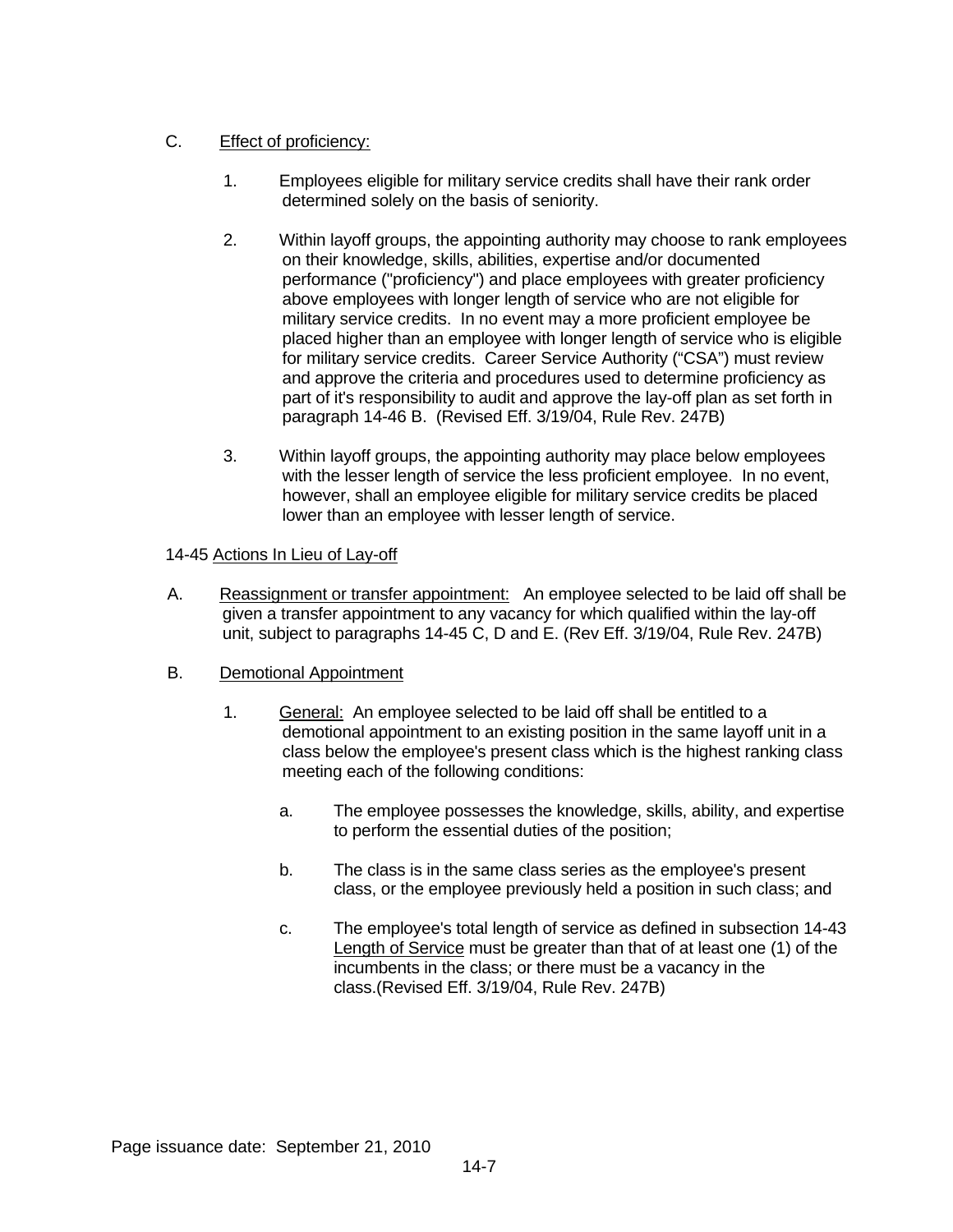- 2. Effect on incumbent of position to which demotional appointment is made: When it has been determined that a demotional appointment to a filled position in the layoff unit which meets the criteria in subparagraph 14-45 B.1 General, should take place, the person in the class of such position who has the shortest length of service as defined in subsection 14-43 Length of Service shall be the employee who is laid off. The employee in the lower class shall be entitled to actions in lieu of lay-off pursuant to this subsection 14-45.
- C. Effect of special qualifications: If a vacancy in a position in a pay grade with the same job rate, or if the position in the class to which such employee is to be given a demotional appointment,is one which requires a special skill as defined In paragraph 14-42 F Effect of special qualification on lay-off group, the Personnel Director, after thorough review and investigation, may designate the possession of such skill as a qualification for a demotional appointment to that position.
- D. Effect of position type: If the person designated to be laid off holds a full-time unlimited position, and the position which meets the provisions of paragraphs 14-45 A or B.1 is a part-time, on call, or limited position, the employee shall be offered a choice of the part-time, on call, or limited position, or the highest available full-time unlimited position meeting the qualifications of paragraph 14-45 B.1, for which qualified.
- E. Reassignment to limited position: If there are limited positions in the same class in the layoff unit, an employee selected to be laid-off shall be given the choice of being reassigned to a limited position in lieu of lay-off, even though it is necessary to separate another employee from that position. This offer shall be made regardless of the length of service of the employee in the limited position, if appointed after January 16, 2004. This reassignment shall not result in removal of the employee from the reinstatement list or lists. (Revised Eff. 3/19/04, Rule Rev. 247B)
- F. Voluntary action in lieu of lay-off: Employees who demote to a position other than the one described in paragraph 14-45 B or who resign during a period of agency lay-offs, and these actions occur prior to the actual lay-off date, may retain their reinstatement rights pursuant to the following procedure:
	- 1. All demotions and separations during periods of lay-off will be examined to determine the causes of the transaction. Appointing authorities are asked to aid this process by entering an appropriate statement in the Remarks Section of the Personnel Action when a voluntary demotion or separation is the direct result of current lay-off proceedings.
	- 2. If the CSA determines that the demotion or separation is in lieu of layoff, it will place the employee's name on the appropriate reinstatement list.
	- 3. Such actions in lieu of lay-off shall be considered to be voluntary actions and pay shall be set in accordance with the provisions of Rule 9 **PAY ADMINISTRATION** governing voluntary demotions. (Revised Eff. 3/19/04, Rule Rev. 247B; Eff. 4/1/06; Rule Rev. 7C)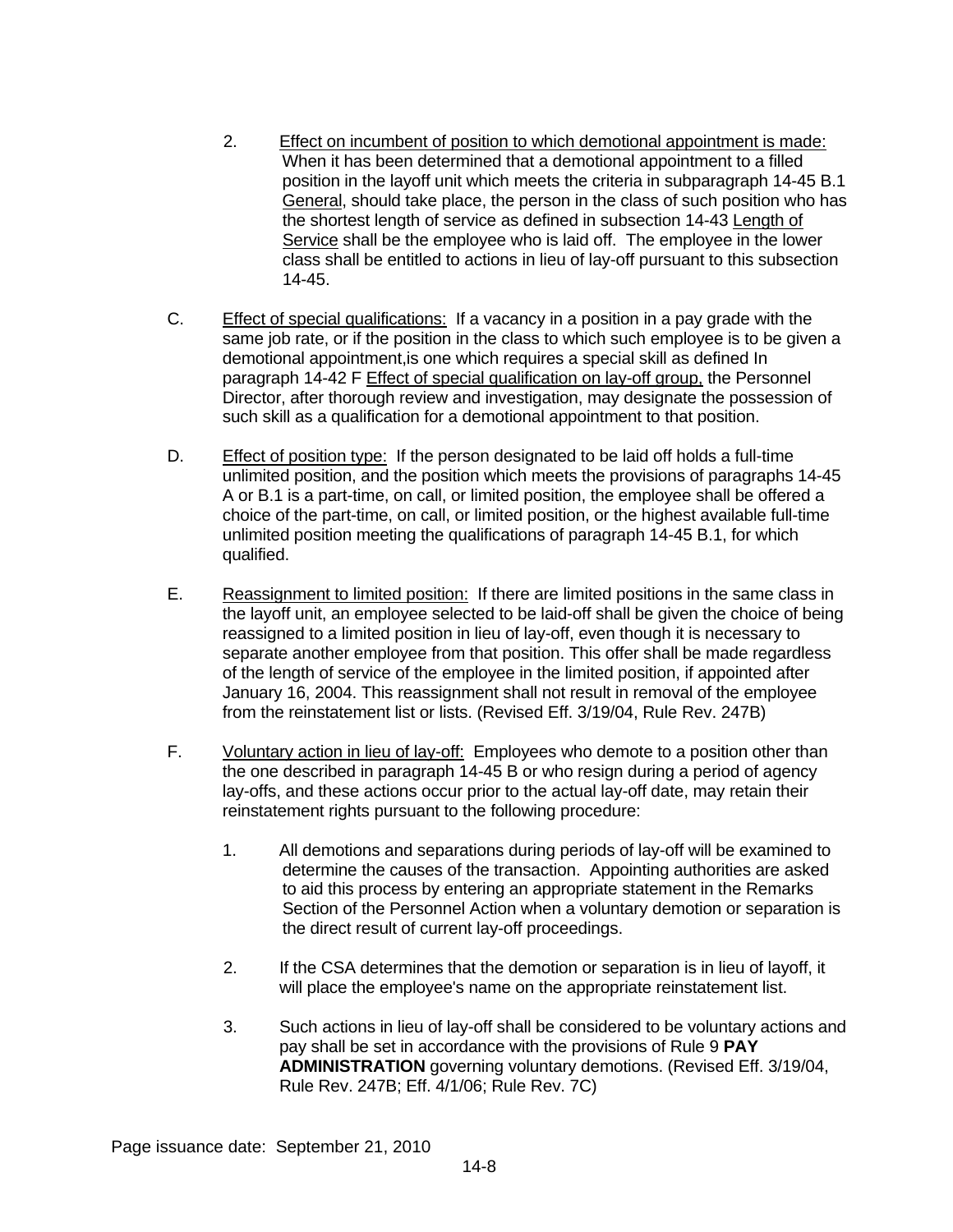# 14-46 Notice of Lay-Off

- A. Layoff planning: Layoff planning, including actions in lieu of layoff, is the responsibility of the appointing authority. However, the CSA is available for procedural assistance and consultation as soon as the appointing authority has decided the number of positions by class to be abolished.
- B. Audit and approval of lay-off plan: Before an official notice of layoff is given in accordance with paragraph 14-46 C Thirty-day notices, a written lay-off plan for the lay-off unit shall be submitted to CSA and shall have been audited and approved in writing by the Personnel Director for conformance to Section 14-40 Lay-Off of the Career Service Rules, including all subsections thereof. (Revised Eff. 3/19/04, Rule Rev. 247B)
- C. Thirty-day notices: The appointing authority shall give final notice of lay-off to affected employees a minimum of thirty (30) calendar days before the effective date of the lay-off. A copy of each such notice shall be sent to the CSA. The period of time shall be computed in accordance with Rule 19 **APPEALS**. (Effective April 1, 1982; Rules Revision Memo 348; Revised Eff. 3/19/04, Rule Rev. 247B)

#### 14-47 Effect on Leave (Revised effective January 1, 2010; Rules Revision Memo 42C)

- A. Compensatory time and vacation leave: An employee shall be paid for all eligible leave and compensatory time credits in accordance with Rule 9 **PAY ADMINISTRATION** and Rule 10 **PAID LEAVE**.
- B. Sick leave: Pay for eligible sick leave credits and restoration of the balance of sick leave credits upon re-instatement shall be in accordance with Rule 10 **PAID LEAVE**.

14-48 Re-employment, Re-instatement, and Promotional Re-instatement Rights (Effective May 4, 2007, Rule Revision Memo 18C)

A. Re-employment or re-instatement appointments: The ability of a former unlimited employee, or limited employee appointed to their position before January 16, 2004, who was laid off, to be re-employed or re-instated are set forth in Rule 3 **SELECTION**.

# 14-49 Appeal

An employee who is laid off or who is demoted in lieu of layoff may appeal the action in accordance with Rule 19 **APPEALS**.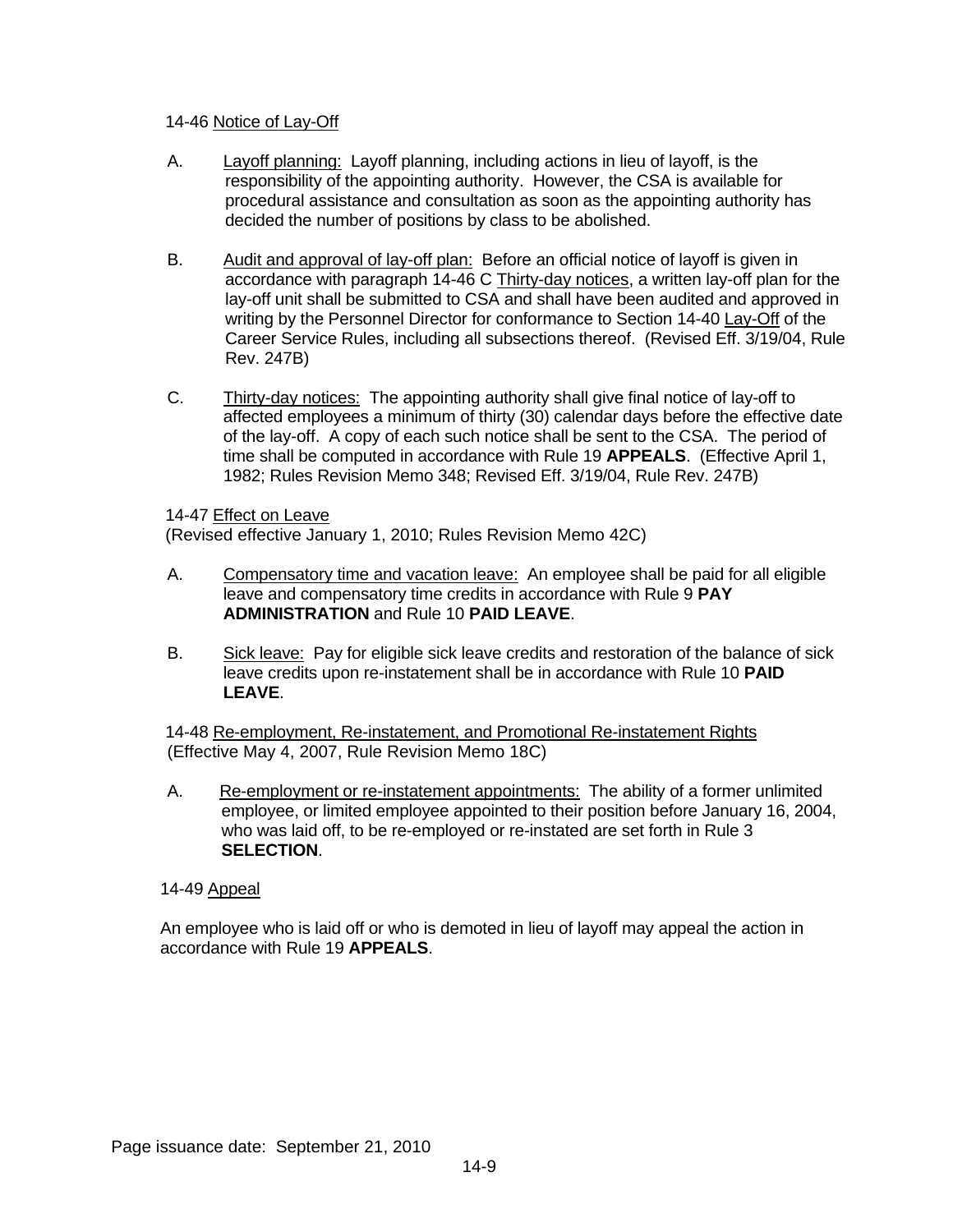## Section 14-50 Resignation

### 14-51 Voluntary Resignation

- A. Notice to supervisor: It is the responsibility of an employee who plans to resign in good standing from the career service to notify his immediate supervisor in advance as follows:
	- 1. At least ten (10) calendar days for employees in full-time or part-time unlimited positions.
	- 2. At least four (4) calendar days for employees in full time or part-time limited positions.
	- 3. At least one (1) calendar day for employees in on call positions.

The appointing authority may waive this requirement for good and sufficient reasons.

B. Payment for Accrued Vacation Leave and Compensatory Time: (Revised effective January 1, 2010; Rules Revision Memo 42C)

> Employees who resign shall receive payment for all accrued paid time off, vacation leave and compensatory time for which they are eligible according to the provisions of Rule 9 **PAY ADMINISTRATION** and Rule 10 **PAID LEAVE**.

C. Acts Comprising Resignation of Incumbents in On Call Positions:

The following acts of incumbents in on-call positions shall be interpreted as resignations:

- 1. Failure to inform a supervisor within two (2) calendar weeks of the date of a change of an address or a telephone number.
- 2. Failure to respond within ten (10) calendar days of a date of mailing of an official communication requiring a response.
- 3. Failure to respond to three (3) consecutive requests to work, provided that at least three (3) calendar weeks have elapsed between the first request and the last request.

If any of the grounds specified in the preceding paragraphs is found to exist, the employee shall be deemed to have resigned, and the supervisor shall advise the CSA in writing of the resignation, specifying the grounds.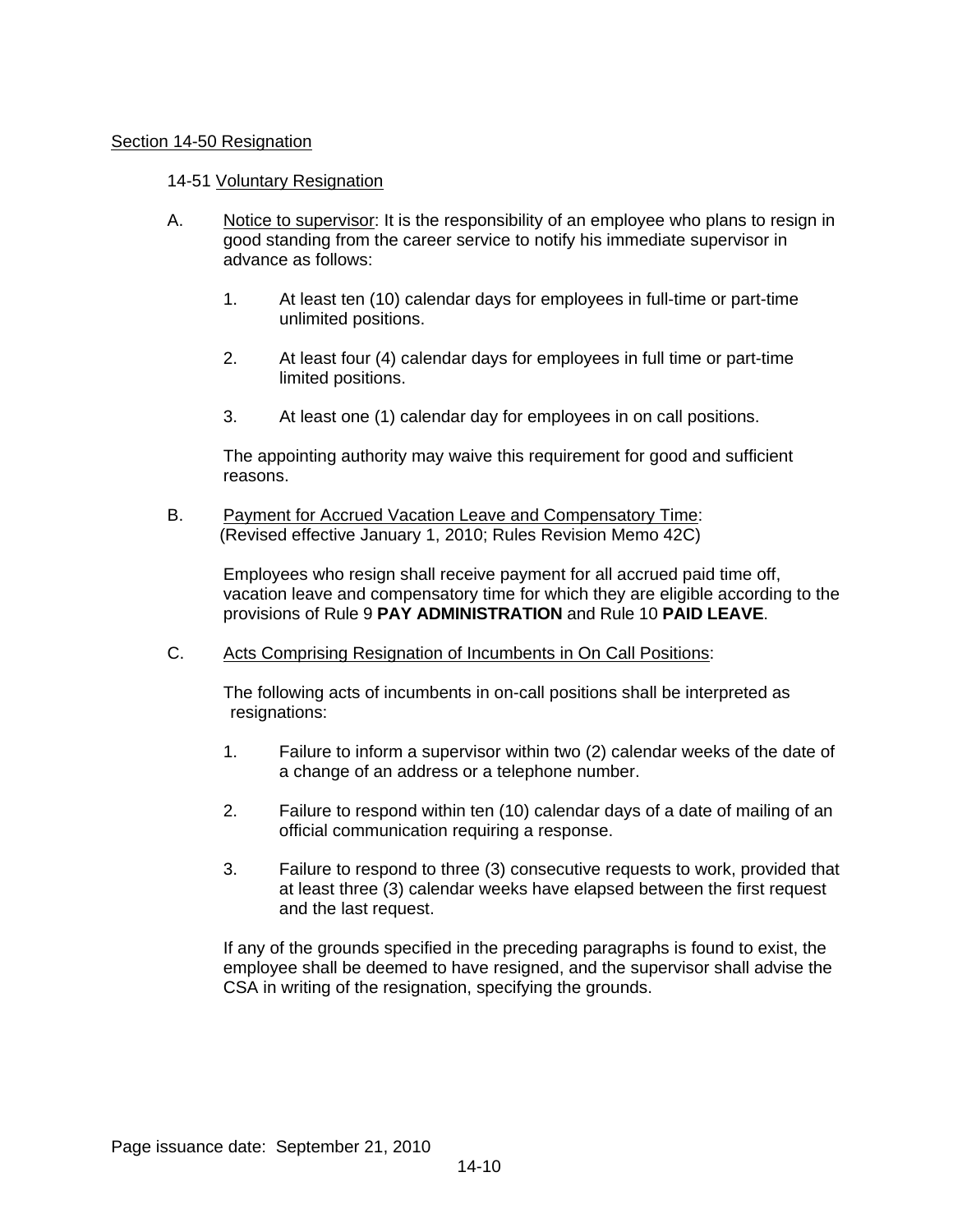D. Abandonment of position: An employee shall be deemed to have abandoned his or her position if the employee fails to report for his or her assigned shift and fails to notify his or her immediate supervisor of the absence prior to the start of his or her shift for three (3) consecutive work days. This situation shall be termed "job abandonment." The required signature of the employee on the resignation shall be waived. Instead, the appointing authority shall file a statement indicating that the conditions of this paragraph have been met.

#### 14-52 Re-employment

(Effective May 4, 2007, Rule Revision Memo 18C)

Employees who resign may be eligible for re-employment according to the provisions of Rule 3 **SELECTION**.

Section 14-60 Retirement (Effective May 4, 2007, Rule Revision Memo 18C)

Any employee in the Career Service may retire, at his own or her request, when he or she meets the eligibility requirements of the Denver Employees Retirement Plan.

# Section 14-70 Change in Type of Separation

When additional facts are revealed that substantially alter the basis for the original decision as to type of separation, the type of separation may be changed. The Personnel Director, upon receipt of a written request together with documentation of the reasons for the change, will approve or disapprove the requested change in writing. Only the appointing authority who signed the personnel action form separating the employee, or his successor shall be authorized to request a change in the type of separation. A copy of the Personnel Director's written approval shall be attached to the personnel action form which shall show under remarks the type of change and the reason for the change.